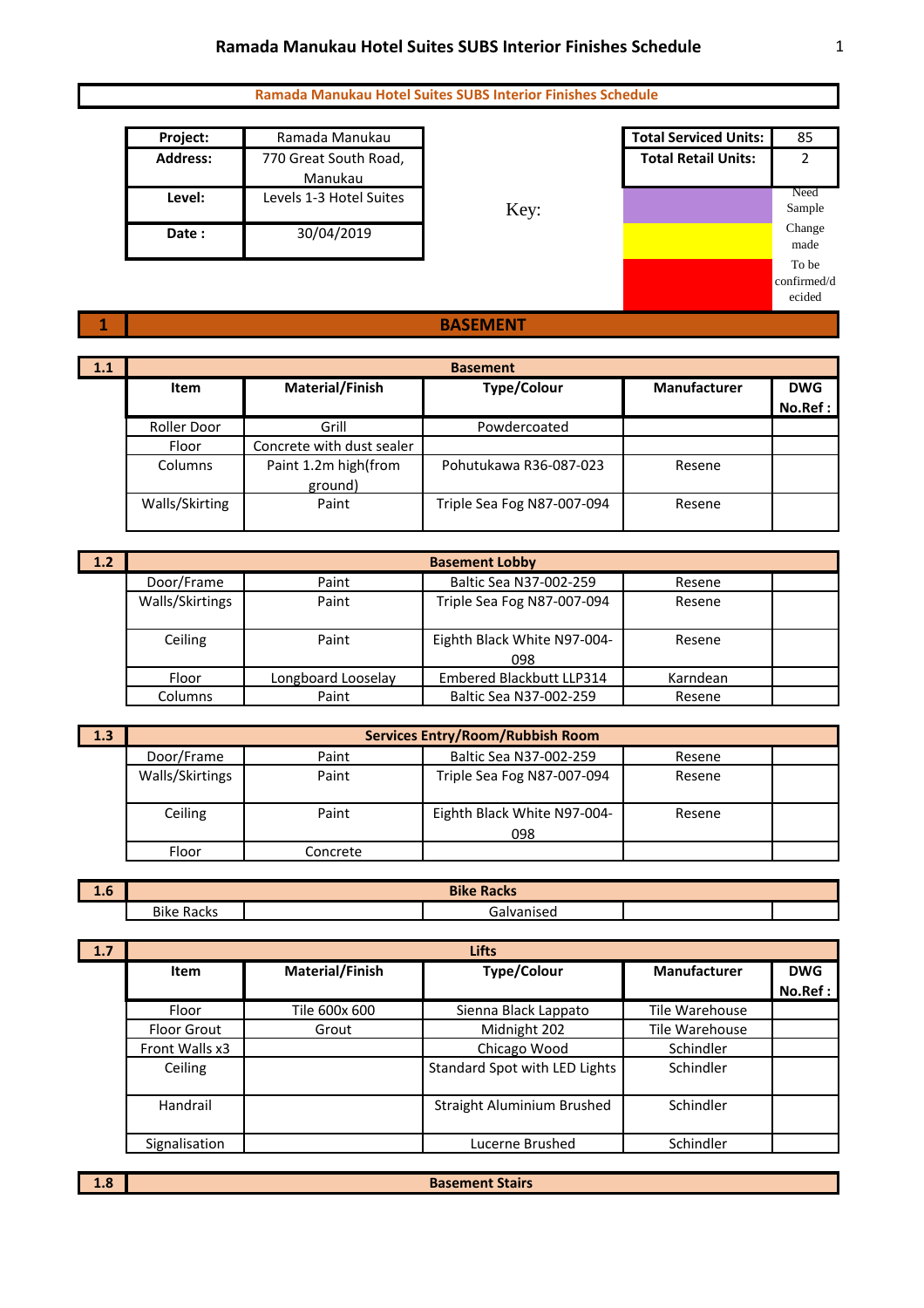| <b>Item</b>        | <b>Material/Finish</b> | <b>Type/Colour</b>     | <b>Manufacturer</b> | <b>DWG</b> |
|--------------------|------------------------|------------------------|---------------------|------------|
|                    |                        |                        |                     | No.Ref:    |
| <b>Stair Rise</b>  | Concrete               |                        |                     |            |
| <b>Stair Tread</b> | Concrete               |                        |                     |            |
| Posts              | Paint                  | Baltic Sea N37-002-259 | Dulux               |            |
| Handrail           | Paint                  | Baltic Sea N37-002-259 | Dulux               |            |
| Nosing Insert      |                        |                        | Treadsafe           |            |

| 1.9 | <b>Fire &amp; Electrical Services - Service Door</b> |                        |                        |              |            |
|-----|------------------------------------------------------|------------------------|------------------------|--------------|------------|
|     | <b>Item</b>                                          | <b>Material/Finish</b> | <b>Type/Colour</b>     | Manufacturer | <b>DWG</b> |
|     |                                                      |                        |                        |              | No.Ref :   |
|     | Service Door                                         | Paint                  | Baltic Sea N37-002-259 | Resene       |            |

#### **2**

#### **GROUND FLOOR**

| 2.1 |                      | <b>Reception/Lobby &amp; Lobby Storage</b> |                                       |                         |            |  |
|-----|----------------------|--------------------------------------------|---------------------------------------|-------------------------|------------|--|
|     | <b>Item</b>          | <b>Material/Finsh</b>                      | <b>Type/Colour</b>                    | <b>Manufacturer</b>     | <b>DWG</b> |  |
|     |                      |                                            |                                       |                         | No.Ref :   |  |
|     | <b>Entry Doors</b>   | Auto Doors with glass                      |                                       |                         |            |  |
|     |                      | partition                                  |                                       |                         |            |  |
|     | <b>Storage Doors</b> | Paint                                      | Baltic Sea N37-002-259                | Resene                  |            |  |
|     | Entry Mat x2         | Mattwell Coral Tread - 2m                  | Granite                               | <b>Advance Flooring</b> |            |  |
|     |                      | x1m - Possible to                          |                                       |                         |            |  |
|     |                      | incorporate Hotel logo -                   |                                       |                         |            |  |
|     |                      | requires a 4 week lead                     |                                       |                         |            |  |
|     | Floor                | Tile 600x 600                              | Sienna Black Lappato                  | Tile Warehouse          |            |  |
|     | <b>Floor Grout</b>   | Grout                                      | Midnight 202                          | Tile Warehouse          |            |  |
|     | Feature Wall         | Wallpaper                                  | <b>Collection- Versace II Pattern</b> | <b>Eurowalls</b>        |            |  |
|     |                      |                                            | No-962404                             |                         |            |  |
|     | Remaining            | Paint                                      | Black White N93-005-100               | Resene                  |            |  |
|     | Walls/Skirtings/Tr   |                                            |                                       |                         |            |  |
|     | im                   |                                            |                                       |                         |            |  |
|     | Ceiling              | Paint                                      | Eighth Black White N97-004-           | Resene                  |            |  |
|     |                      |                                            | 098                                   |                         |            |  |
|     | Columns              | Paint                                      | Baltic Sea N37-002-259                | Resene                  |            |  |

| 2.2 |                                  | <b>Office &amp; Office Storage</b>               |                                                                                                                  |                     |                        |  |  |
|-----|----------------------------------|--------------------------------------------------|------------------------------------------------------------------------------------------------------------------|---------------------|------------------------|--|--|
|     | Item                             | <b>Material/Finsh</b>                            | <b>Type/Colour</b>                                                                                               | <b>Manufacturer</b> | <b>DWG</b><br>No.Ref : |  |  |
|     | Door/Frame                       | Paint                                            | Half Baltic Sea N46-002-264                                                                                      | Resene              |                        |  |  |
|     | Floor                            | Enigma Carpet Tile -<br>Cushion backing required | Selected Colours -<br>Red(F247L(T8)), Black<br>(F347T(G12)), Beige<br>(F669B(B3), Gold(F138C(W6)),<br>F555C(D8)) | Feltex              |                        |  |  |
|     | Walls /Trim/<br><b>Skirtings</b> | Paint                                            | Black White N93-005-100                                                                                          | Resene              |                        |  |  |
|     | Ceiling                          | Paint                                            | Eighth Black White N97-004-                                                                                      | Resene              |                        |  |  |

| 2.3 | Tea Bench  |                       |                             |                     |                       |  |
|-----|------------|-----------------------|-----------------------------|---------------------|-----------------------|--|
|     | Item       | <b>Material/Finsh</b> | <b>Type/Colour</b>          | <b>Manufacturer</b> | <b>DWG</b><br>No.Ref: |  |
|     | Door/Frame | Paint                 | Half Baltic Sea N46-002-264 | Resene              |                       |  |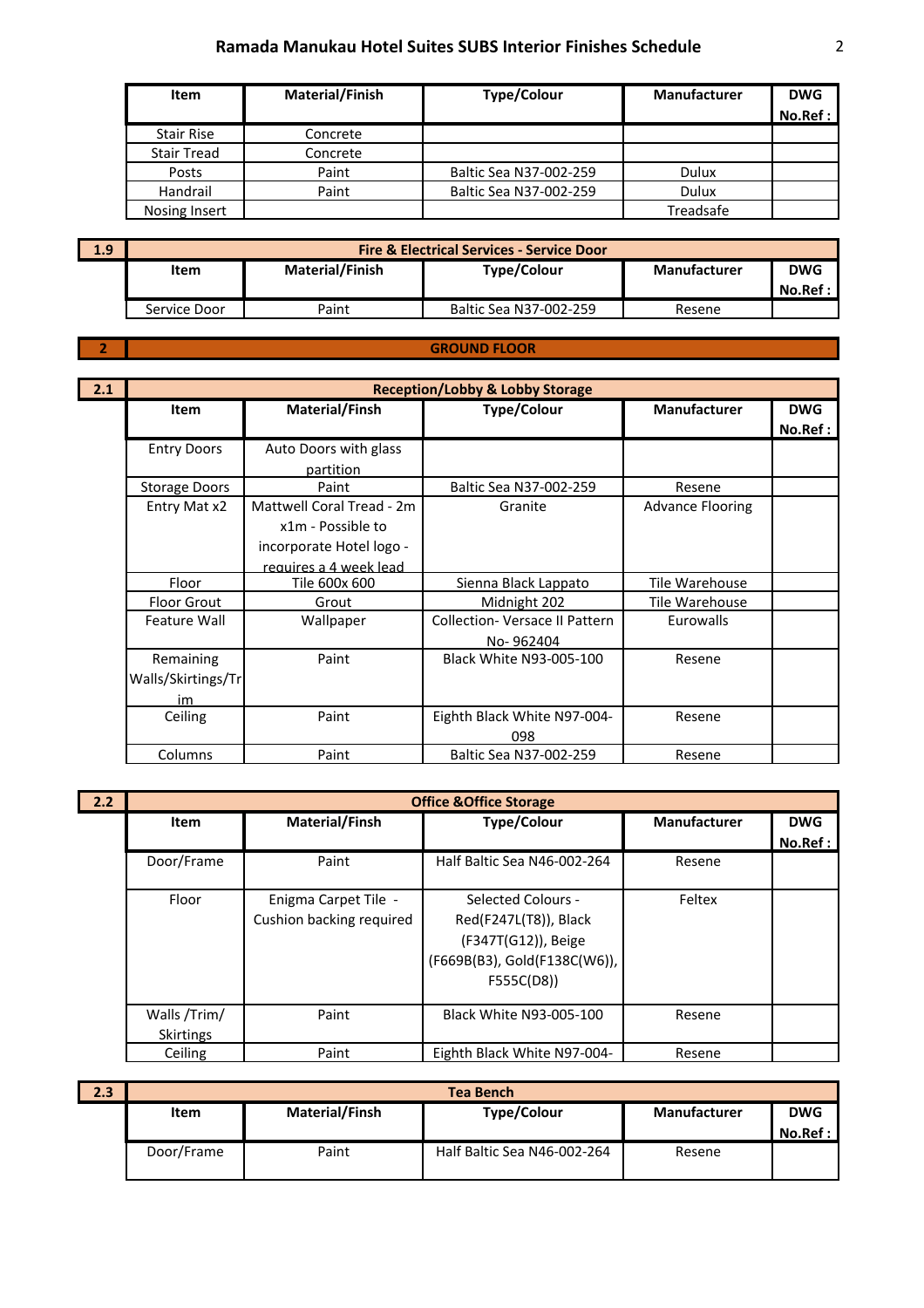| Floor                            | Karndean Vinyl Timber<br>Plank Looselay Longboard | Embered Blackbutt LLP314           | Karndean            |  |
|----------------------------------|---------------------------------------------------|------------------------------------|---------------------|--|
| Walls /Trim/<br><b>Skirtings</b> | Paint                                             | Black White N93-005-100            | Resene              |  |
| Ceiling                          | Paint                                             | Eighth Black White N97-004-<br>098 | Resene              |  |
| Bench Top                        | <b>Engineered Stone</b>                           | Concrete/NW5833 Forest             | <b>ABC Kitchens</b> |  |
| Cabinet                          | <b>Bestwood Melamine</b>                          | Carbon Velvet                      | <b>ABC Kitchens</b> |  |

**2.4**

|            | <b>Lobby Accessible Toilet</b> |                                                   |                                    |                     |            |  |  |
|------------|--------------------------------|---------------------------------------------------|------------------------------------|---------------------|------------|--|--|
|            | Item                           | <b>Material/Finsh</b>                             | <b>Type/Colour</b>                 | <b>Manufacturer</b> | <b>DWG</b> |  |  |
|            |                                |                                                   |                                    |                     | No.Ref:    |  |  |
|            | Door/Frame                     | Paint                                             | Half Baltic Sea N46-002-264        | Resene              |            |  |  |
|            | Floor                          | Karndean Vinyl Timber<br>Plank Looselay Longboard | Embered Blackbutt LLP314           | Karndean            |            |  |  |
| Walls/Trim |                                | Paint                                             | Double Black White N90-005-<br>099 | Resene              |            |  |  |
|            | Ceiling                        | Paint                                             | Eighth Black White N97-004-        | Resene              |            |  |  |
|            | Partition                      | <b>Multi-Purpose Partition</b>                    | New Graphite                       | Duraplan/Hale       |            |  |  |
|            | One Accessible<br>Toilet       | Cavity Slider                                     | New Graphite                       | Duraplan/Hale       |            |  |  |

| 2.5 | <b>Retail Kitchenette/Toilet x2</b> |                                                   |                                    |                     |            |  |
|-----|-------------------------------------|---------------------------------------------------|------------------------------------|---------------------|------------|--|
|     | Item                                | Material/Finsh                                    | <b>Type/Colour</b>                 | <b>Manufacturer</b> | <b>DWG</b> |  |
|     |                                     |                                                   |                                    |                     | No.Ref :   |  |
|     | Door/Frame                          | Paint                                             | Half Baltic Sea N46-002-264        | Resene              |            |  |
|     | Floor                               | Karndean Vinyl Timber<br>Plank Looselay Longboard | Embered Blackbutt LLP314           | Karndean            |            |  |
|     | Walls/Trim                          | Paint                                             | Double Black White N90-005-<br>099 | Resene              |            |  |
|     | Suspended<br>Ceiling                | Paint                                             | Eighth Black White N97-004-<br>098 | Resene              |            |  |
|     | Bench Top                           | <b>Engineered Stone</b>                           | Concrete/NW5833 Forest             | <b>ABC Kitchens</b> |            |  |
|     | Cabinet                             | <b>Bestwood Melamine</b>                          | Carbon Velvet                      | <b>ABC Kitchens</b> |            |  |

| 2.7 | Gymnasium  |                                                  |                                                                                                                  |                     |             |
|-----|------------|--------------------------------------------------|------------------------------------------------------------------------------------------------------------------|---------------------|-------------|
|     | Item       | Material/Finsh                                   | <b>Type/Colour</b>                                                                                               | <b>Manufacturer</b> | <b>DWG</b>  |
|     |            |                                                  |                                                                                                                  |                     | $No.$ Ref : |
|     | Door/Frame | Paint                                            | Half Baltic Sea N46-002-264                                                                                      | Resene              |             |
|     | Floor      | Enigma Carpet Tile -<br>Cushion backing required | Selected Colours -<br>Red(F247L(T8)), Black<br>(F347T(G12)), Beige<br>(F669B(B3), Gold(F138C(W6)),<br>F555C(D8)) | Feltex              |             |
|     | Walls/Trim | Paint                                            | Double Black White N90-005-<br>099                                                                               | Resene              |             |
|     | Ceiling    |                                                  | <b>Standard Tile</b>                                                                                             | Don                 |             |
|     | Top        | Acylic Top                                       | Gobi Quicksand NW5813                                                                                            | <b>ABC Kitchens</b> |             |
|     | Cabinet    | <b>Bestwood Melamine</b>                         | Urban velvet                                                                                                     | Bestwood            |             |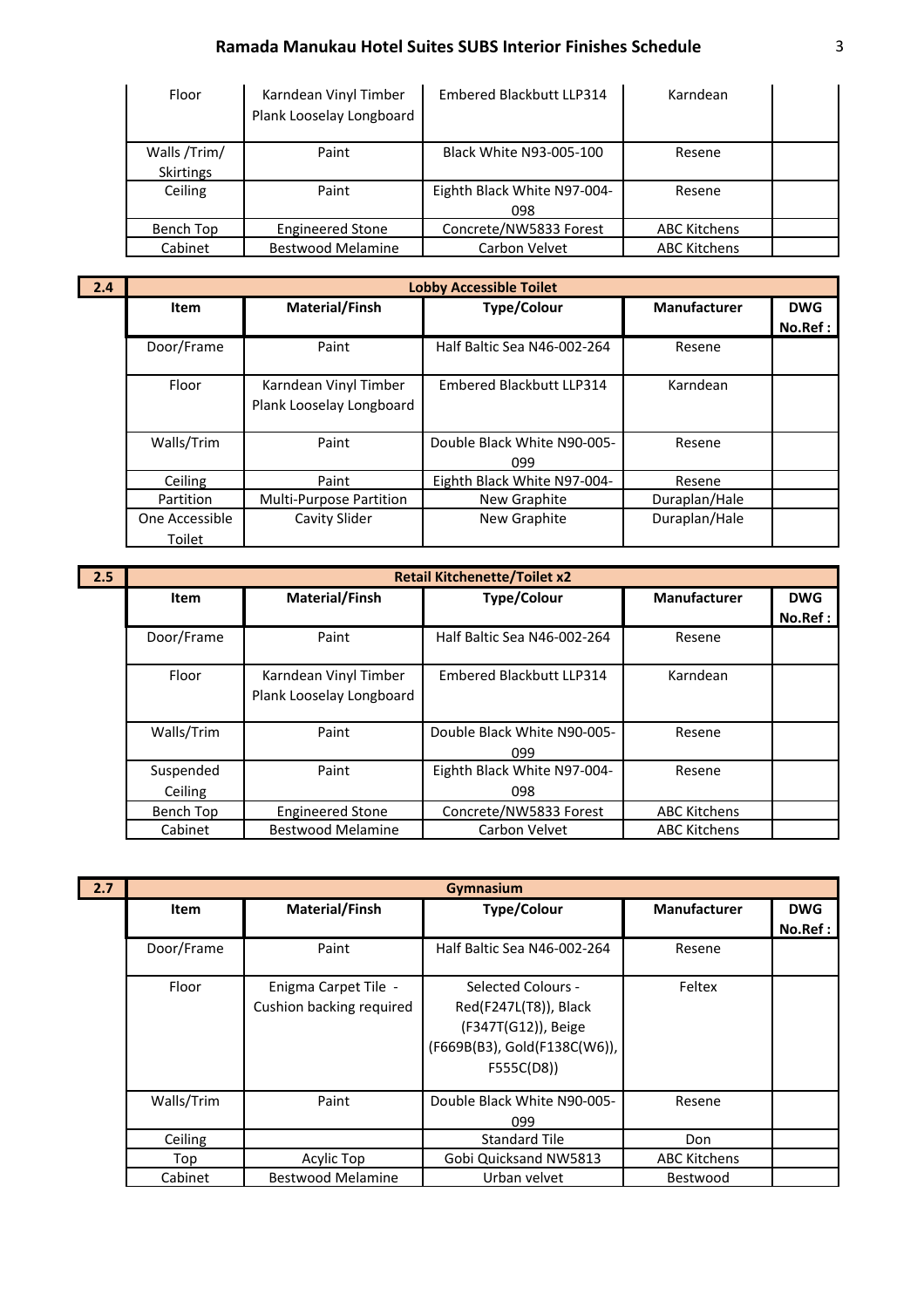#### **Levels 1, 2, 3 & 4**

| 3.1 | <b>Common Area Hallways</b> |                                                  |                                                                                                                  |                     |            |  |
|-----|-----------------------------|--------------------------------------------------|------------------------------------------------------------------------------------------------------------------|---------------------|------------|--|
|     | <b>Item</b>                 | <b>Material/Finsh</b>                            | <b>Type/Colour</b>                                                                                               | <b>Manufacturer</b> | <b>DWG</b> |  |
|     |                             |                                                  |                                                                                                                  |                     | No. Ref:   |  |
|     | Door/Frame                  | Paint                                            | Triple Sea Fog N87-007-094                                                                                       | Resene              |            |  |
|     | Floor                       | Enigma Carpet Tile -<br>Cushion backing required | Selected Colours -<br>Red(F247L(T8)), Black<br>(F347T(G12)), Beige<br>(F669B(B3), Gold(F138C(W6)),<br>F555C(D8)) | Feltex              |            |  |
|     | Walls/Trim                  | Paint                                            | Double Black White N90-005-<br>099                                                                               | Resene              |            |  |
|     | Ceiling                     | Paint                                            | Eighth Black White N97-004-                                                                                      | Resene              |            |  |
|     | Lighting                    |                                                  | Ongoing discussion until Electrical Contractor appointed                                                         |                     |            |  |

| 3.2 |             |                                                     | <b>Storage Room</b>                                                                                              |                     |             |
|-----|-------------|-----------------------------------------------------|------------------------------------------------------------------------------------------------------------------|---------------------|-------------|
|     | <b>Item</b> | <b>Material/Finsh</b>                               | <b>Type/Colour</b>                                                                                               | <b>Manufacturer</b> | <b>DWG</b>  |
|     |             |                                                     |                                                                                                                  |                     | $No.$ Ref : |
|     | Door/Frame  | Paint                                               | Triple Sea Fog N87-007-094                                                                                       | Resene              |             |
|     | Floor       | Enigma Carpet Tile - No<br>Cushion backing required | Selected Colours -<br>Red(F247L(T8)), Black<br>(F347T(G12)), Beige<br>(F669B(B3), Gold(F138C(W6)),<br>F555C(D8)) | Feltex              |             |
|     | Walls/Trim  | Paint                                               | Half Balck White N94-004-096                                                                                     | Resene              |             |
|     | Ceiling     | Paint                                               | Eighth Black White N97-004-<br>098                                                                               | Resene              |             |
|     | Lighting    |                                                     | Ongoing discussion until Electrical Contractor appointed                                                         |                     |             |

| 3.3 |                       |                       | All Units' Lounge/Entrance Finishes                      |                     |            |
|-----|-----------------------|-----------------------|----------------------------------------------------------|---------------------|------------|
|     | Item                  | <b>Material/Finsh</b> | <b>Type/Colour</b>                                       | <b>Manufacturer</b> | <b>DWG</b> |
|     |                       |                       |                                                          |                     | No.Ref :   |
|     | Entrance Door         | Paint                 | Triple Truffle Y69-012-082                               | Resene              |            |
|     | (Hallway Side)        |                       |                                                          |                     |            |
|     | Entrance Door         | Paint                 | Triple Truffle Y69-012-083                               | Resene              |            |
|     | (Room Side)           |                       |                                                          |                     |            |
|     | <b>Internal Doors</b> | Paint                 | Triple Sea Fog N87-007-094                               | Resene              |            |
|     |                       |                       |                                                          |                     |            |
|     | Floor                 | Carpet                | Safari 36 oz to colour match                             | Feltex              |            |
|     |                       |                       | Product - Bonita, Colour-0560                            |                     |            |
|     |                       |                       | Fiii                                                     |                     |            |
|     | Walls/Trim/           | Paint                 | Half Balck White N94-004-096                             | Resene              |            |
|     | <b>Skirtings</b>      |                       |                                                          |                     |            |
|     | Ceiling               | Paint                 | Eighth Black White N97-004-                              | Resene              |            |
|     |                       |                       | 098                                                      |                     |            |
|     | Lighting              |                       | Ongoing discussion until Electrical Contractor appointed |                     |            |

**3.6**

**All Units' Kitchen Finishes** 

**All Units' Kitchens**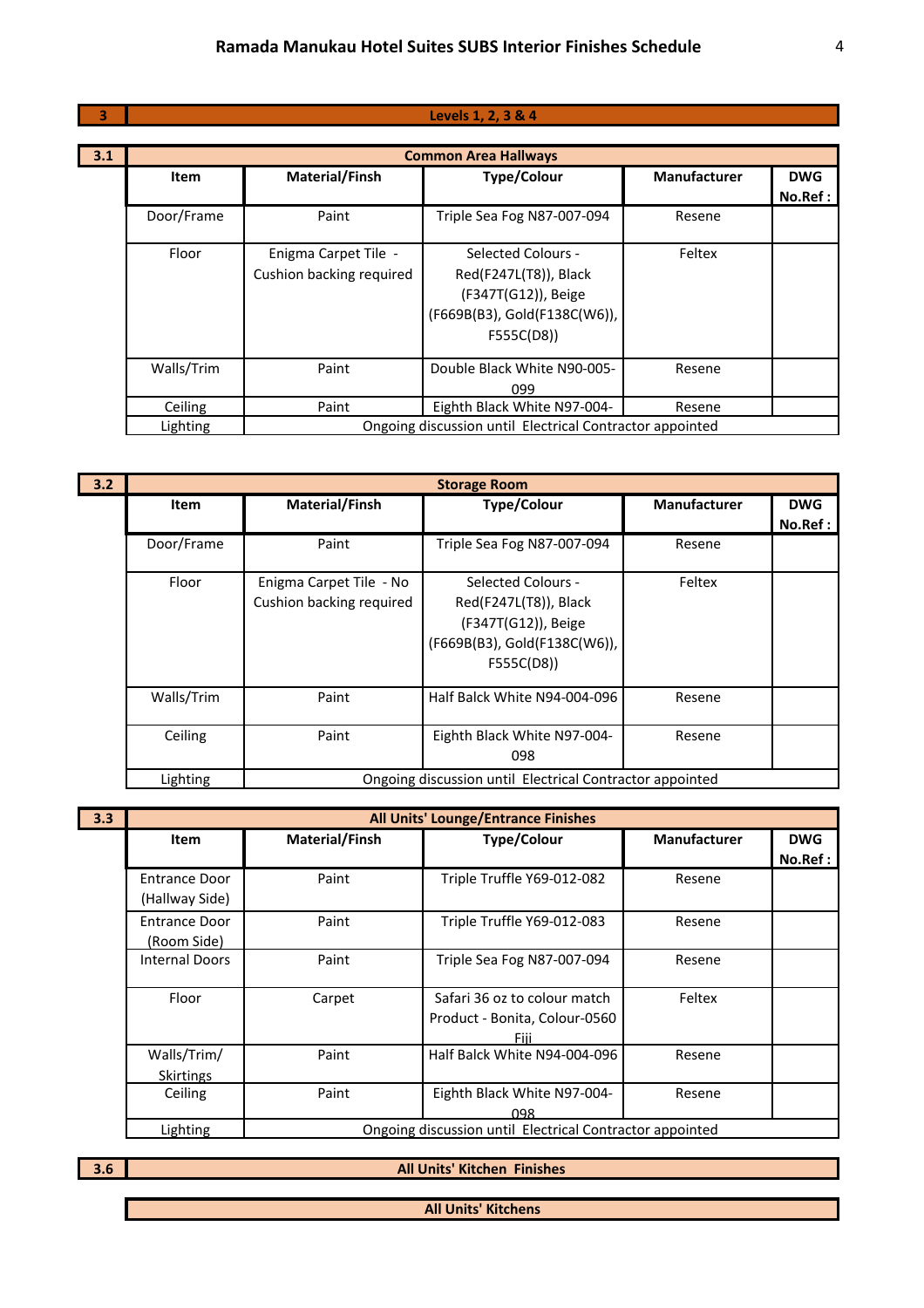| Acrylic Top<br>Top                          |                                          | Gobi Quicksand NW5813           | <b>ABC Kitchens</b> |  |
|---------------------------------------------|------------------------------------------|---------------------------------|---------------------|--|
| Cabinet                                     | <b>Bestwod Melamine</b>                  | Urban Velvet                    | Prime               |  |
| Splashback Tiles<br>Tiles 150x600 (Stacked) |                                          | <b>Studio White Gloss</b>       | Tile Warehouse      |  |
| Splashback Grout                            | <b>FG8 Grout</b>                         | 273 Magellan Grey               | Tile Warehouse      |  |
| Floor                                       | Timber Vinyl Looselay<br>Longboard Plank | <b>Embered Blackbutt LLP314</b> | Karndean            |  |

**3.7**

#### **All Units' Bathroom Finishes**

|                            | Hotel, Studio & 1 Bedroom Units' Bathrooms |                              |                     |                        |  |  |
|----------------------------|--------------------------------------------|------------------------------|---------------------|------------------------|--|--|
| Item                       | <b>Material/Finsh</b>                      | <b>Type/Colour</b>           | <b>Manufacturer</b> | <b>DWG</b><br>No.Ref : |  |  |
| Door/Frame                 | Paint                                      | Triple Sea Fog N87-007-094   | Resene              |                        |  |  |
| Floor                      | Tiles 600x600                              | Sienna Ice Lappato           | Tile Warehouse      |                        |  |  |
|                            | Grout                                      | <b>Kem 525</b>               | Tile Warehouse      |                        |  |  |
| Ceiling                    | Gib Tone Tile                              | White only                   | Resene              |                        |  |  |
| Walls/Trim/<br>Skirtings   | Paint                                      | Half Black White N94-004-098 | Resene              |                        |  |  |
| Vanity Top                 | Composite Stone                            | White                        | Franklin            |                        |  |  |
| Vanity Cabinet             | Melamine                                   | To match Urban Velvet        | Franklin            |                        |  |  |
| Vanity<br>Splashback Tiles | Tiles 150x600 (Stacked)                    | <b>Studio White Gloss</b>    | Tile Warehouse      |                        |  |  |
| Grout                      | <b>FG8 Grout</b>                           | 273 Magellan Grey            | Tile Warehouse      |                        |  |  |
| Shower base &<br>walls     | <b>Plastic Fully Formed</b>                |                              |                     |                        |  |  |

| <b>Accessible Unit Bathrooms</b> |                         |                            |                     |            |  |  |
|----------------------------------|-------------------------|----------------------------|---------------------|------------|--|--|
| <b>Item</b>                      | Material/Finsh          | <b>Type/Colour</b>         | <b>Manufacturer</b> | <b>DWG</b> |  |  |
|                                  |                         |                            |                     | No.Ref :   |  |  |
| Door/Frame                       | Paint                   | Triple Sea Fog N87-007-094 | Resene              |            |  |  |
| Floors/Walls                     | Tiles 600x600           | Sienna Ice Lappato         | Tile Warehouse      |            |  |  |
|                                  | Grout                   | <b>Kem 525</b>             | Tile Warehouse      |            |  |  |
| Ceiling                          | Gib Tone Tile           | White only                 | Resene              |            |  |  |
| Vanity Top                       | Composite Stone         | White                      | Franklin            |            |  |  |
| <b>Vanity Cabinet</b>            | Melamine                | To match Urban Velvet      | Franklin            |            |  |  |
| Vanity                           | Tiles 150x600 (Stacked) | <b>Studio White Gloss</b>  | Tile Warehouse      |            |  |  |
| Splashback Tiles                 |                         |                            |                     |            |  |  |
|                                  |                         |                            |                     |            |  |  |
| Grout                            | <b>FG8 Grout</b>        | 273 Magellan Grey          | Tile Warehouse      |            |  |  |
| Shower base &                    | Tiles 600x600           | Sienna Ice Lappato         | Tile Warehouse      |            |  |  |
| walls (showe                     |                         |                            |                     |            |  |  |
| junction-full                    |                         |                            |                     |            |  |  |
| height)                          |                         |                            |                     |            |  |  |
| Grout                            | Grout                   | <b>Kem 525</b>             | Tile Warehouse      |            |  |  |

**3.8**

#### **All Units' Bedroom Finishes**

| <b>All Units' Bedroom Finishes</b> |                         |                     |                     |            |  |  |
|------------------------------------|-------------------------|---------------------|---------------------|------------|--|--|
| Item                               | <b>Material/Finsh</b>   | <b>Type/Colour</b>  | <b>Manufacturer</b> | <b>DWG</b> |  |  |
|                                    |                         |                     |                     | No. Ref:   |  |  |
| Wardrobe door                      | 1/2 Mirror & 1/2 Colour | White Gloss         | Showerwell          |            |  |  |
| Room Divider                       |                         | White Gloss         |                     |            |  |  |
| K-Braces                           | Paint                   | Truffle Y78-011-083 | Resene              |            |  |  |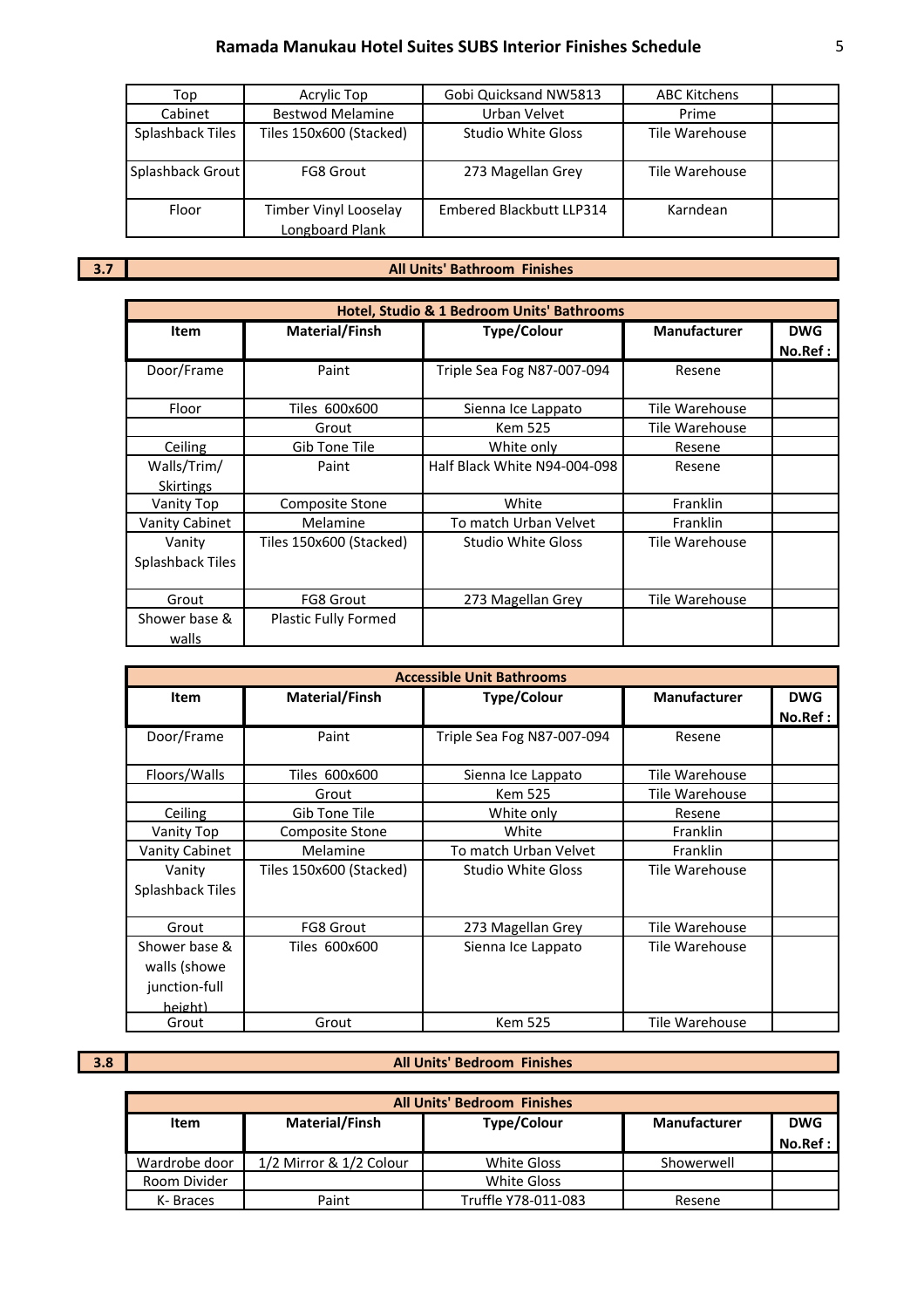# **Ramada Manukau Residential Apartments SUBS Interior Finishes Schedule** 6

#### **Ramada Manukau Residential Apartments SUBS Interior Finishes Schedule**



#### **Levels 3,4,5,6,7 & 8**

| $-1.1$ | <b>Common Area Hallways</b> |                          |                               |                     |                    |
|--------|-----------------------------|--------------------------|-------------------------------|---------------------|--------------------|
|        | Item                        | <b>Material/Finsh</b>    | <b>Type/Colour</b>            | <b>Manufacturer</b> | <b>DWG No.Ref:</b> |
|        | <b>Doors</b>                | Paint                    |                               |                     |                    |
|        |                             |                          | Double Sea Fog N90-005-100    | Resene              |                    |
|        | Floor                       | Enigma Carpet Tile -     | Selected Colours -            | Feltex              |                    |
|        |                             | Cushion backing required | Red(F247L(T8)), Black         |                     |                    |
|        |                             |                          | (F347T(G12)), Beige           |                     |                    |
|        |                             |                          | (F669B(B3),                   |                     |                    |
|        |                             |                          | Gold(F138C(W6)),              |                     |                    |
|        |                             |                          | F555C(D8)                     |                     |                    |
|        | Walls/Skirtings/Trim        | Paint                    |                               |                     |                    |
|        |                             |                          | Double Alabaster N95-004-106  | Resene              |                    |
|        | Ceiling                     | Paint                    |                               |                     |                    |
|        |                             |                          | Quarter Alabaster N97-004-102 | Resene              |                    |

|             |                          | <b>Storage Room</b>                                      |                     |                    |
|-------------|--------------------------|----------------------------------------------------------|---------------------|--------------------|
| <b>Item</b> | <b>Material/Finsh</b>    | <b>Type/Colour</b>                                       | <b>Manufacturer</b> | <b>DWG No.Ref:</b> |
| Door/Frame  | Paint                    | Double Sea Fog N90-005-100                               | Resene              |                    |
| Floor       | Enigma Carpet Tile - No  | Selected Colours -                                       | Feltex              |                    |
|             | Cushion backing required | Red(F247L(T8)), Black                                    |                     |                    |
|             |                          | (F347T(G12)), Beige                                      |                     |                    |
|             |                          | (F669B(B3),                                              |                     |                    |
|             |                          | Gold(F138C(W6)),                                         |                     |                    |
|             |                          | <b>E555C(DR))</b>                                        |                     |                    |
| Walls/Trim  | Paint                    | Double Alabaster N95-004-106                             | Resene              |                    |
| Ceiling     | Paint                    | Quarter Alabaster N97-004-102                            | Resene              |                    |
| Lighting    |                          | Ongoing discussion until Electrical Contractor appointed |                     |                    |
|             |                          |                                                          |                     |                    |

**1.3**

**1**

**1 & 2 Bedroom Units (Same Colour scheme in all rooms)**

| <b>Item</b>                             | <b>Material/Finsh</b> | <b>Type/Colour</b>                                                    | <b>Manufacturer</b> | DWG No.Ref: |
|-----------------------------------------|-----------------------|-----------------------------------------------------------------------|---------------------|-------------|
| Apartment Door Frame<br>(Hall Side)     | Paint                 | Flintstone BR56-027-077                                               | Resene              |             |
| Apartment Door Frame<br>(Internal Side) | Paint                 | Flintstone BR56-027-077                                               | Resene              |             |
| Internal Doors/ Frames                  | Paint                 | Double Sea Fog N90-005-100                                            | Resene              |             |
| Floor                                   | Carpet                | Safari 36 oz to colour match<br>Product - Bonita, Colour-0560<br>Fiji | Feltex              |             |
| Walls/Skirtings                         | Paint                 | Alabaster N96-006-099                                                 | Resene              |             |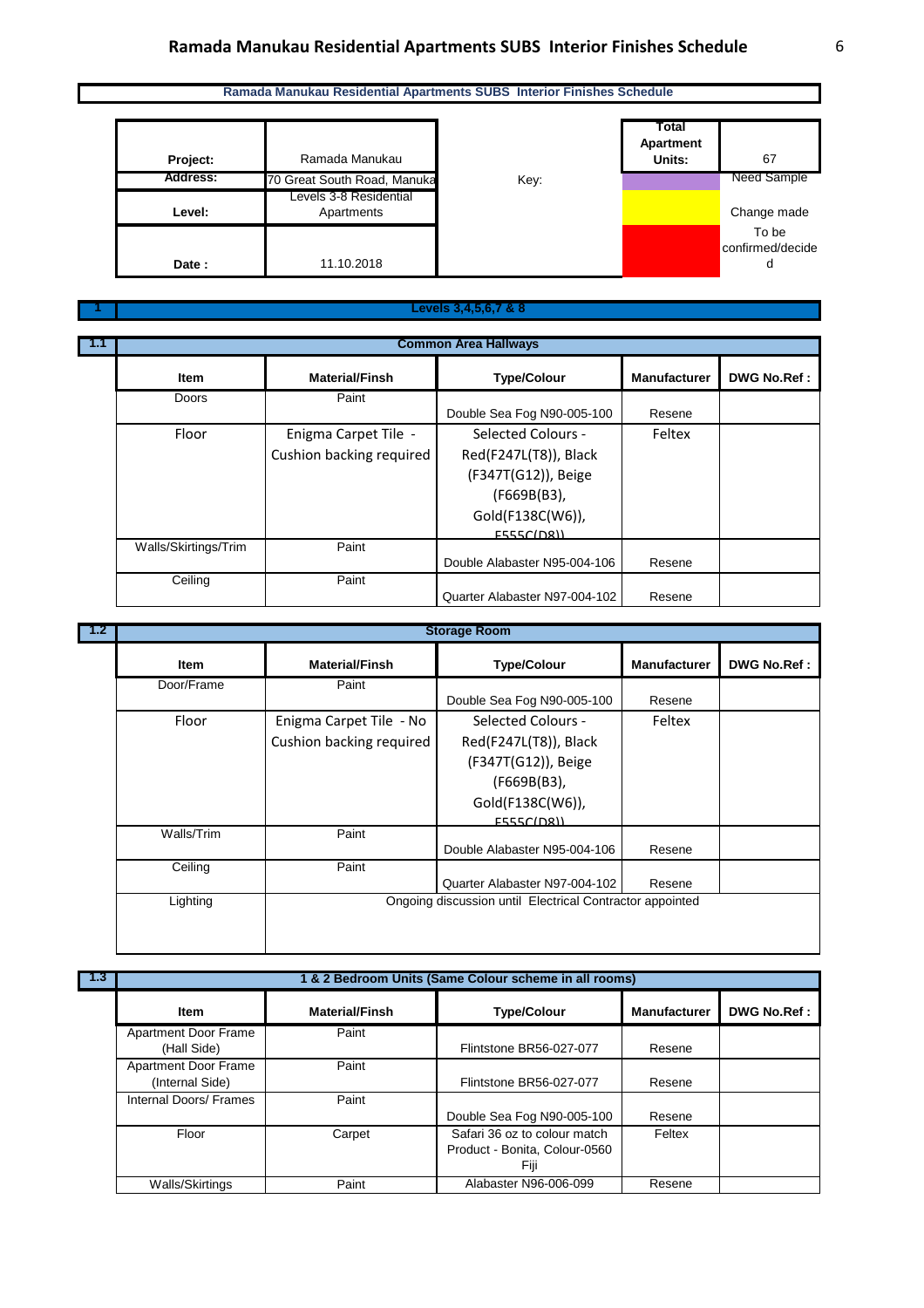# **Ramada Manukau Residential Apartments SUBS Interior Finishes Schedule** 7

| Ceiling  | Paint |                                                          |        |  |
|----------|-------|----------------------------------------------------------|--------|--|
|          |       | Quarter Alabaster N97-004-102                            | Resene |  |
| Lighting |       | Ongoing discussion until Electrical Contractor appointed |        |  |

| 1 & 2 Bedroom Kitchen   |                                                          |                          |                     |                    |  |  |
|-------------------------|----------------------------------------------------------|--------------------------|---------------------|--------------------|--|--|
| Item                    | <b>Material/Finsh</b>                                    | <b>Type/Colour</b>       | <b>Manufacturer</b> | <b>DWG No.Ref:</b> |  |  |
| Bench Top               | <b>Engineered Stone</b>                                  | Gobi Quicksand NW5813    | <b>ABC Kitchens</b> |                    |  |  |
| Cabinets                | Bestwood                                                 | Bestwood Melamine Subtle |                     |                    |  |  |
|                         |                                                          | <b>Grey Velvet</b>       | <b>ABC Kitchens</b> |                    |  |  |
| <b>Splashback Tiles</b> | Tile 150x600                                             |                          |                     |                    |  |  |
|                         |                                                          | Studio Gloss White       | Tile Warehouse      |                    |  |  |
| Grout                   |                                                          |                          |                     |                    |  |  |
|                         | Grout                                                    | Misty Grey 341           | Tile Warehouse      |                    |  |  |
| Floor                   | Timber                                                   | Oak Newport Rustic Grade |                     |                    |  |  |
|                         |                                                          | Plank                    | VidaSpace           |                    |  |  |
| Lighting                | Ongoing discussion until Electrical Contractor appointed |                          |                     |                    |  |  |

| <b>All Bathrooms</b>    |                        |                                                       |                       |                    |  |
|-------------------------|------------------------|-------------------------------------------------------|-----------------------|--------------------|--|
| <b>Item</b>             | <b>Material/Finsh</b>  | <b>Type/Colour</b>                                    | <b>Manufacturer</b>   | <b>DWG No.Ref:</b> |  |
| Floor                   | <b>Tiles</b>           | Sienna Ice Lappato 600x600                            | Tile Warehouse        |                    |  |
| <b>Floor Grout</b>      | Grout                  | <b>Kem 525</b>                                        | Tile Warehouse        |                    |  |
| Ceiling                 | Paint                  | Quarter Alabaster N97-004-102                         | Resene                |                    |  |
| Skirtings               | <b>Tiles</b>           | Sienna Ice Lappato 600x600                            | <b>Tile Warehouse</b> |                    |  |
| Walls (to 1.2 high)     | <b>Tiles</b>           | Sienna Ice Lappato 600x600                            | Tile Warehouse        |                    |  |
| <b>Wall Grout</b>       | Grout                  | <b>Kem 525</b>                                        | Tile Warehouse        |                    |  |
| <b>Remaining Walls</b>  | Paint                  | Half Alabaster N97-003-099                            | Resene                |                    |  |
| Vanity Top              | <b>Composite Stone</b> | White                                                 | Franklins             |                    |  |
| Vanity Cabinet          | Bestwood               | <b>Bestwood Melamine Subtle</b><br><b>Grey Velvet</b> | <b>Franklins</b>      |                    |  |
| Vanity Splashback Tiles | Tile 150x600           | White                                                 | Tile Warehouse        |                    |  |
| Grout                   | Grout                  | Misty Grey 341                                        | <b>Tile Warehouse</b> |                    |  |
| <b>Surround Mirror</b>  |                        |                                                       |                       |                    |  |
| <b>Task Lighting</b>    |                        |                                                       |                       |                    |  |
| Shower base             | <b>Tiles</b>           | Sienna Ice Lappato 600x600                            | <b>Tile Warehouse</b> |                    |  |
| Shower walls            | Tile (to 1.8m)         | Sienna Ice Lappato 600x600                            | <b>Tile Warehouse</b> |                    |  |
| <b>Shower Grout</b>     | Grout                  | <b>Kem 525</b>                                        | Tile Warehouse        |                    |  |

| 1& 2 Bedrooms    |                         |                                                                       |                     |             |  |  |
|------------------|-------------------------|-----------------------------------------------------------------------|---------------------|-------------|--|--|
| Item             | <b>Material/Finsh</b>   | <b>Type/Colour</b>                                                    | <b>Manufacturer</b> | DWG No.Ref: |  |  |
| Wardrobe door    | 1/2 Mirros & 1/2 Colour | White Ash                                                             | Showerwell          |             |  |  |
| Wardrobe Divider |                         | White Ash                                                             | Showerwell          |             |  |  |
| Door             | Paint                   | Double Sea Fog N90-005-100                                            | Resene              |             |  |  |
| Floor            | Carpet                  | Safari 36 oz to colour match<br>Product - Bonita, Colour-0560<br>Fiji | Feltex              |             |  |  |
| Walls/Trim       | Paint                   | Alabaster N96-006-099                                                 | Resene              |             |  |  |
| Ceiling          | Paint                   | Quarter Alabaster N97-004-102                                         | Resene              |             |  |  |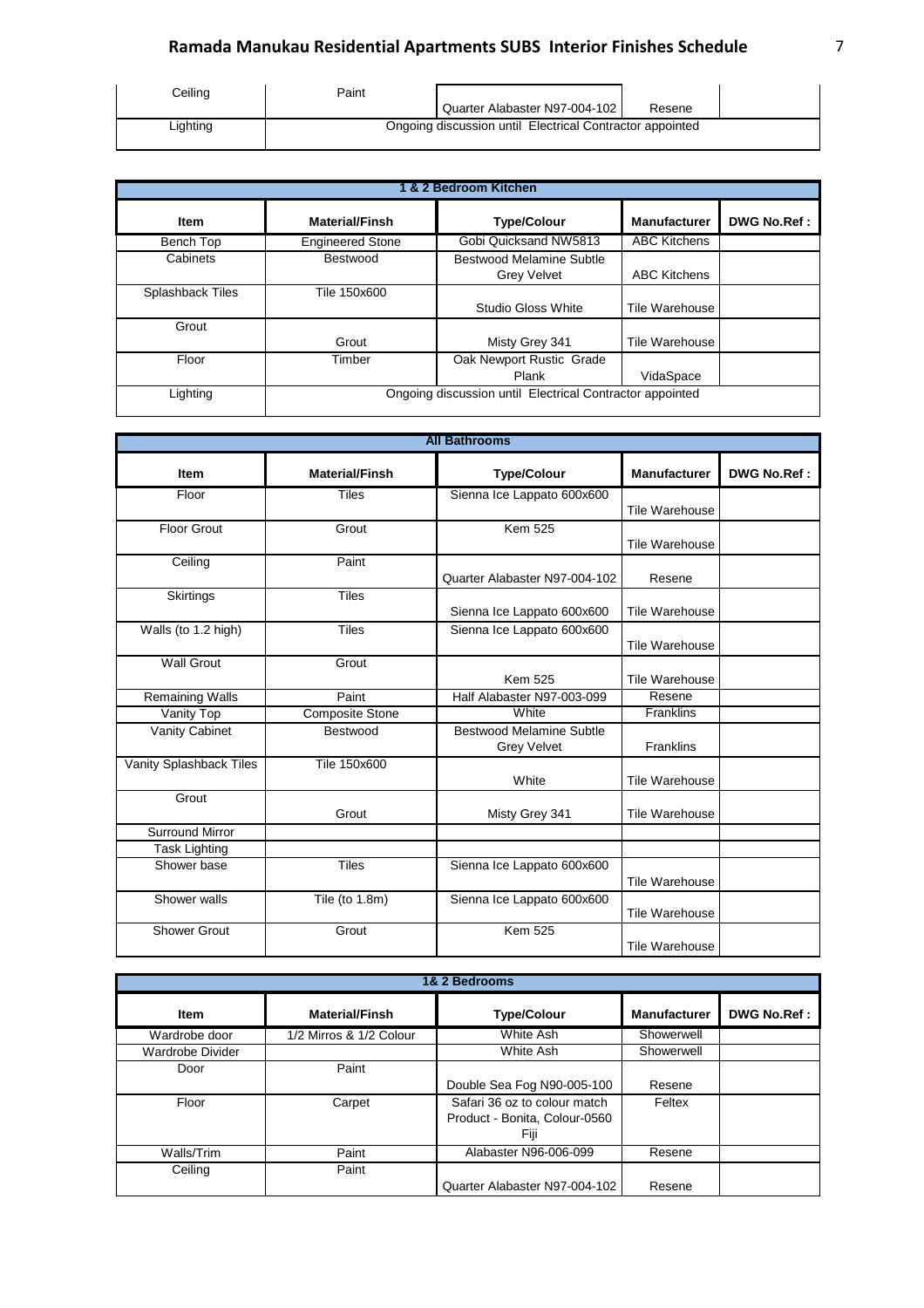# **Ramada Manukau Residential Apartments SUBS Interior Finishes Schedule** 8

| 2 Bedroom Units Only - Master Bedroom |                                                          |                                                                       |                     |                    |  |  |
|---------------------------------------|----------------------------------------------------------|-----------------------------------------------------------------------|---------------------|--------------------|--|--|
| Item                                  | <b>Material/Finsh</b>                                    | <b>Type/Colour</b>                                                    | <b>Manufacturer</b> | <b>DWG No.Ref:</b> |  |  |
| Wardobe door                          | 1/2 Mirror & 1/2 Colour                                  | Shadow                                                                | Showerwell          |                    |  |  |
| Room Divider                          |                                                          | Shadow                                                                | Showerwell          |                    |  |  |
| Door                                  | Paint                                                    | Double Sea Fog N90-005-100                                            | Resene              |                    |  |  |
| Floor                                 | Carpet                                                   | Safari 36 oz to colour match<br>Product - Bonita, Colour-0560<br>Fiji | Feltex              |                    |  |  |
| Walls/Trim/ Skirtings                 | Paint                                                    | Double Alabaster N95-004-106                                          | Resene              |                    |  |  |
| Ceiling                               | Paint                                                    | Quarter Alabaster N97-004-102                                         | Resene              |                    |  |  |
| Lighting                              | Ongoing discussion until Electrical Contractor appointed |                                                                       |                     |                    |  |  |

| <b>The Company of the United States</b> | <b>Outdoor Patios</b> |                           |                                   |                     |             |  |  |
|-----------------------------------------|-----------------------|---------------------------|-----------------------------------|---------------------|-------------|--|--|
|                                         | Item                  | <b>Material/Finsh</b>     | <b>Type/Colour</b>                | <b>Manufacturer</b> | DWG No.Ref: |  |  |
|                                         | Patio                 | Timber (on waterproofing) | Kwila                             |                     |             |  |  |
|                                         | Walls                 | Paint                     |                                   |                     |             |  |  |
|                                         |                       |                           | Colour of exterior building T.B.A |                     |             |  |  |